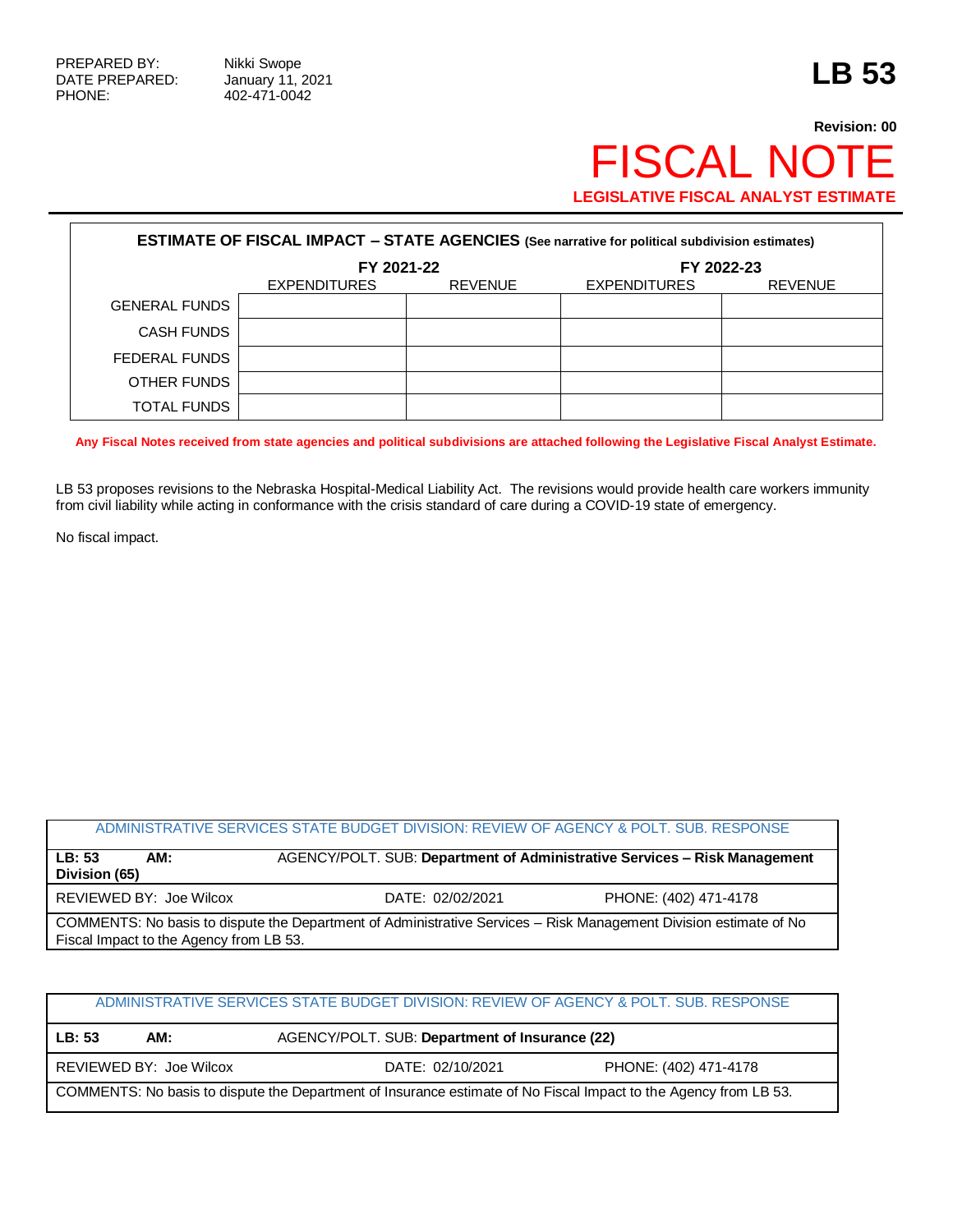**Please complete ALL (5) blanks in the first three lines. 2021**

| LB(1)<br>-53                                             |                                                                     |                                                                                  |                                                                   | <b>FISCAL NOTE</b>      |  |
|----------------------------------------------------------|---------------------------------------------------------------------|----------------------------------------------------------------------------------|-------------------------------------------------------------------|-------------------------|--|
|                                                          | State Agency OR Political Subdivision Name: (2)                     | Department of Administrative Services (DAS) - Risk<br><b>Management Division</b> |                                                                   |                         |  |
|                                                          | Prepared by: (3) Jennifer Sommars-Link Date Prepared: (4) 1/25/2021 |                                                                                  |                                                                   | Phone: (5) 402-471-1405 |  |
|                                                          |                                                                     |                                                                                  | <b>ESTIMATE PROVIDED BY STATE AGENCY OR POLITICAL SUBDIVISION</b> |                         |  |
|                                                          |                                                                     | FY 2021-22                                                                       |                                                                   | FY 2022-23              |  |
|                                                          | <b>EXPENDITURES</b>                                                 | <b>REVENUE</b>                                                                   | <b>EXPENDITURES</b>                                               | <b>REVENUE</b>          |  |
| <b>GENERAL FUNDS</b>                                     |                                                                     |                                                                                  |                                                                   |                         |  |
| <b>CASH FUNDS</b>                                        |                                                                     |                                                                                  |                                                                   |                         |  |
| <b>FEDERAL FUNDS</b><br><b>REVOLVING</b><br><b>FUNDS</b> |                                                                     |                                                                                  |                                                                   |                         |  |
| <b>TOTAL FUNDS</b>                                       |                                                                     |                                                                                  |                                                                   |                         |  |

**Explanation of Estimate:**

LB 53 provides immunity to health care providers from civil liability resulting from care provided pursuant to the crisis standard of care due to the COVID-19 state of emergency.

There is no fiscal impact to DAS Risk Management Division.

|           |           | $2021 - 22$                | 2022-23                                          |
|-----------|-----------|----------------------------|--------------------------------------------------|
| $21 - 22$ | $21 - 23$ | <b>EXPENDITURES</b>        | <b>EXPENDITURES</b>                              |
|           |           |                            |                                                  |
|           |           |                            |                                                  |
|           |           |                            |                                                  |
|           |           |                            |                                                  |
|           |           |                            |                                                  |
|           |           |                            |                                                  |
|           |           |                            |                                                  |
|           |           |                            |                                                  |
|           |           |                            |                                                  |
|           |           |                            |                                                  |
|           |           | <b>NUMBER OF POSITIONS</b> | <b>BREAKDOWN BY MAJOR OBJECTS OF EXPENDITURE</b> |